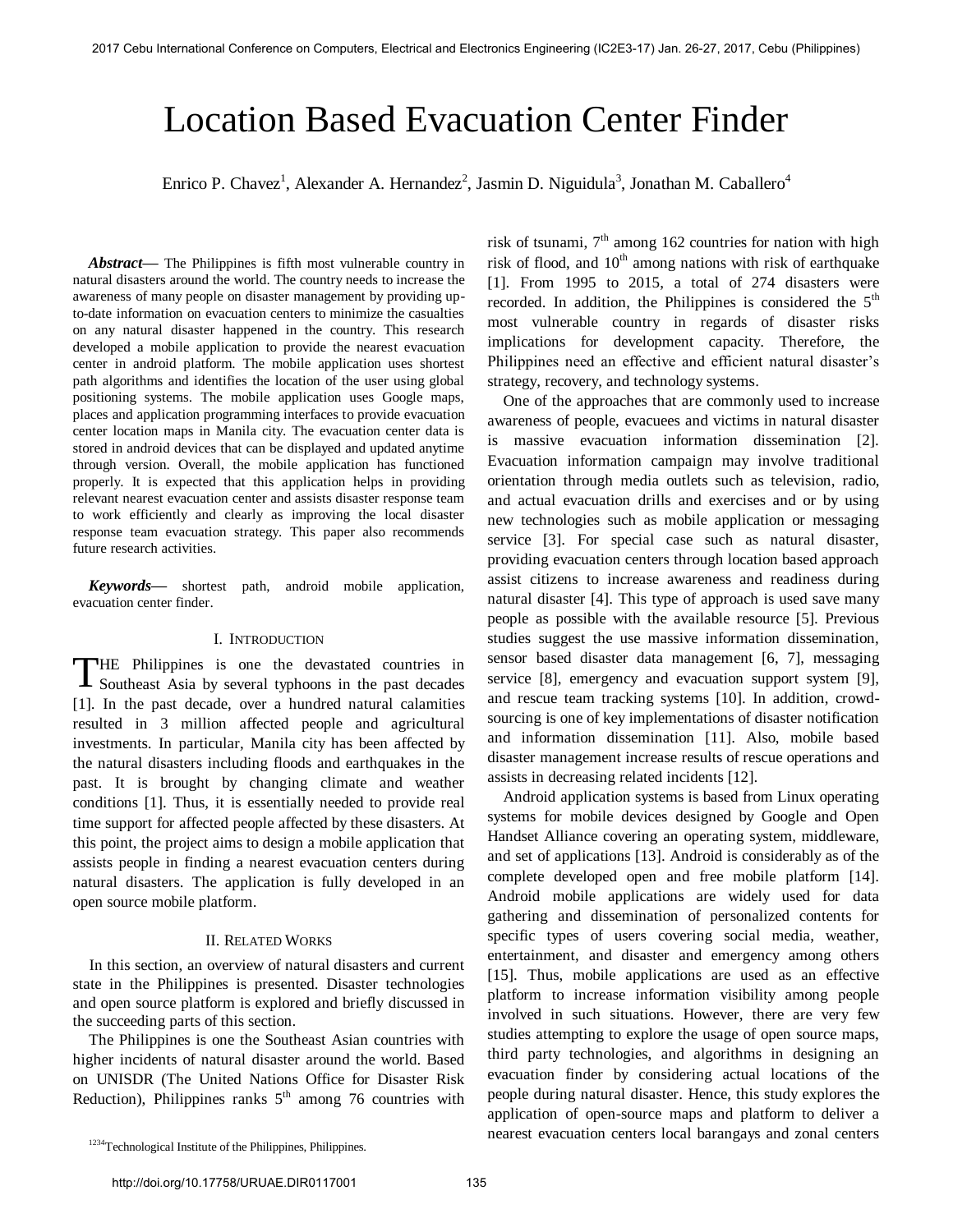in Manila, Philippines.

### III. METHODOLOGY

The study is based on quantitative and development research method. This research intends to develop a mobile based application for finding the nearest evacuation center within the vicinity of the users. Agile software development methodology is used to cover the important aspects of the user requirements, development, and outcomes. This project used Java programming language in Android platform and third party technologies such as Google Maps and relevant application programming interfaces. Furthermore, the study used proveen shortest path algorithms used available in Google Maps API to identify the nearest evacuation centers across the barangays and zonal centers in Manila city. A group of users including local emergency response team in 10 barangays and coordinating agencies represented by local disaster coordinating council members were consulted in the entire study. This research used a software evaluation following ISO9126 criteria and distributed to the users during the testing stage. The Likert's scale with interpretation of Strongly Agree, Agree, Neutral, Disagree and Strongly Disagree were used to specify the users' level of agreement or disagreement on the software evaluation items. The results of software evaluation are presented in the succeeding sections of this paper.

### IV. RESULTS AND DISCUSSION

In this section, the results of study are presented.



Fig. 1 Google Maps

Global Positioning System (GPS) and the Google API's covering Google maps and Google places are utilized within the mobile application. These third-party technologies are useful in tracking users location and presenting the zonal centers barangays and zonal centers in Manila. The maps also present a live view of the specific locations of the evacuation centers nearby public schools and hospitals based from the detected location of the GPS module in the mobile application.



Fig. 2 Google Places

The Google maps API is the main reference utilizing the maps features integrated in the mobile application. The Google places serve as a reference for showing the specific places needed to update the users on the live tracking of nearby evacuation centers, public schools and hospitals.



Fig. 3 Global Positioning Systems Integrated in Mobile Application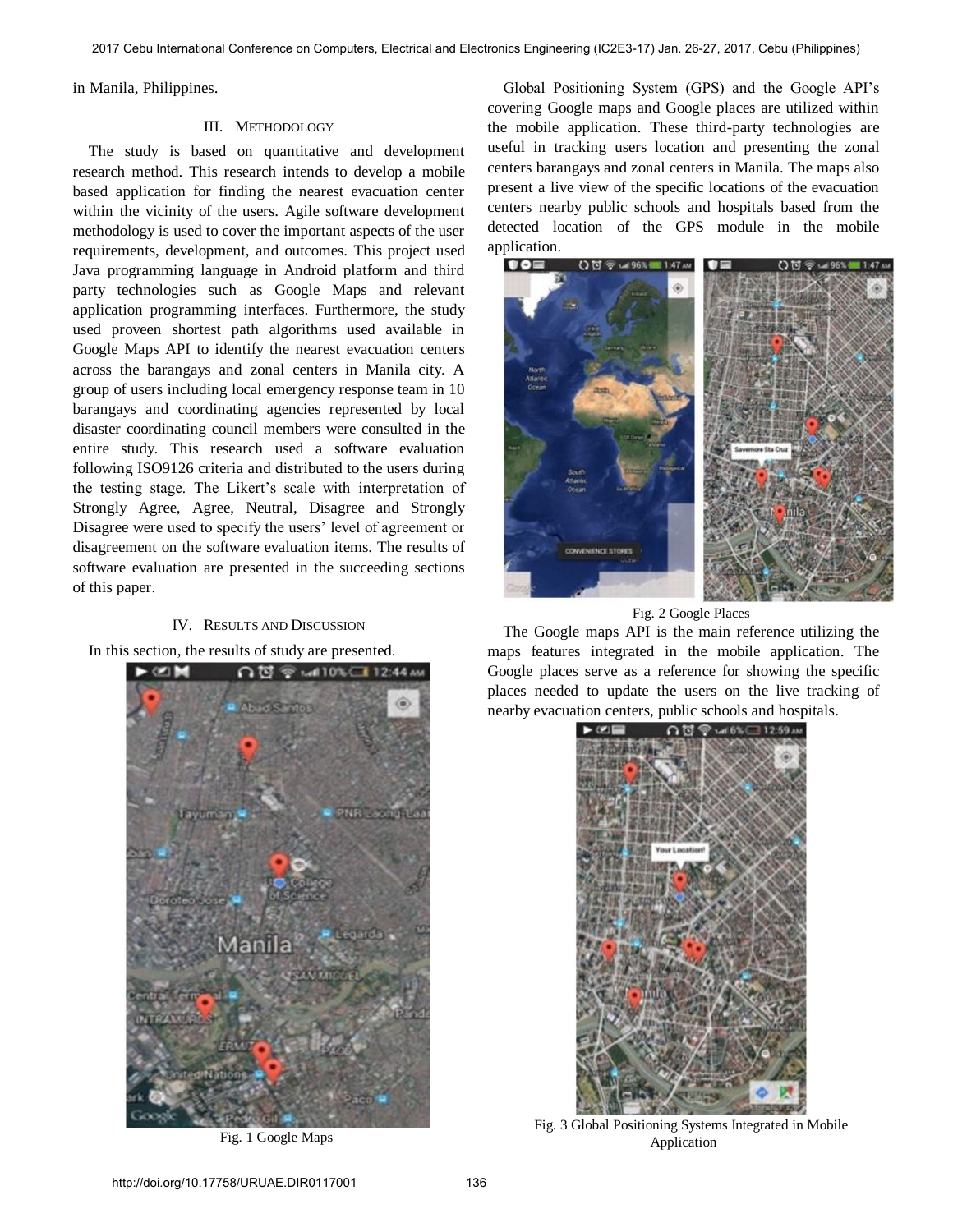Figure 2.0 allows the users to search for specific locations with their evacuation centers. The Google places API is used to provide a range of information about specific locations and relevant information covering places, nearby stores, banks, hospitals, and public place markers. These tools allow users to become aware of location information, search and retrieve information of local business establishments and specific points of interests for mobile application users. Hence, the integrated Google places API in the mobile application serves as main mapping technology to increase awareness on the nearby and distant location information.

In this study, the dedicated evacuation centers and emergency response team information in barangays and zonal centers were saved in a database to update the mobile application users every time there is a search for nearest evacuation centers and emergency situations. The mobile application has a module for allowing local emergency response team to constantly update the evacuation centers zonal mapping complemented by Google places providing rich information on public and private establishments within the specific location of the mobile application user. Thus, it provides convenience for the users to update themselves on the latest bulletin on finding the nearest evacuation centers and related information.

| ÞМ | QM uith = 253a            |
|----|---------------------------|
|    |                           |
|    |                           |
|    |                           |
|    |                           |
|    | F.E.E.F.                  |
|    | Select Category           |
|    | CONVENIENCE STORES        |
|    | CONVENENCE STORES         |
|    | HOSPITALS                 |
|    | <b>EVACUATION CENTERS</b> |
|    |                           |

Fig. 4 Search Feature for Evacuation Centers



Fig. 5 Shortest Path to an Evacuation Center

Figure 4.0 provides a search feature for users to locate nearby evacuation centers, hospitals, schools and nearby barangay and zonal centers dedicated to cater evacuees and refer them to the nearest local disaster and emergency response team assigned in the evacuation center during disaster and emergency situations. Figure 5.0 presents shortest path as waypoints to proceed directly to the nearest evacuation centers. The GPS module detects the specific location of the users and suggests waypoints to proceed in a nearest evacuation center. The application also suggests a medium to transfer from the current location to the specific point where the evacuation center is located (e.g. walking, bicycling, vehicle). The waypoints feature also tracks the distance of the mobile application user.



Fig. 6 User Location Tracking and Waypoints



Fig. 7 Instructions of Waypoints

The instruction points are sub-feature of the waypoints to present the users destination, route view and procedure list to arrive in the destination. It also provides voice guidance and